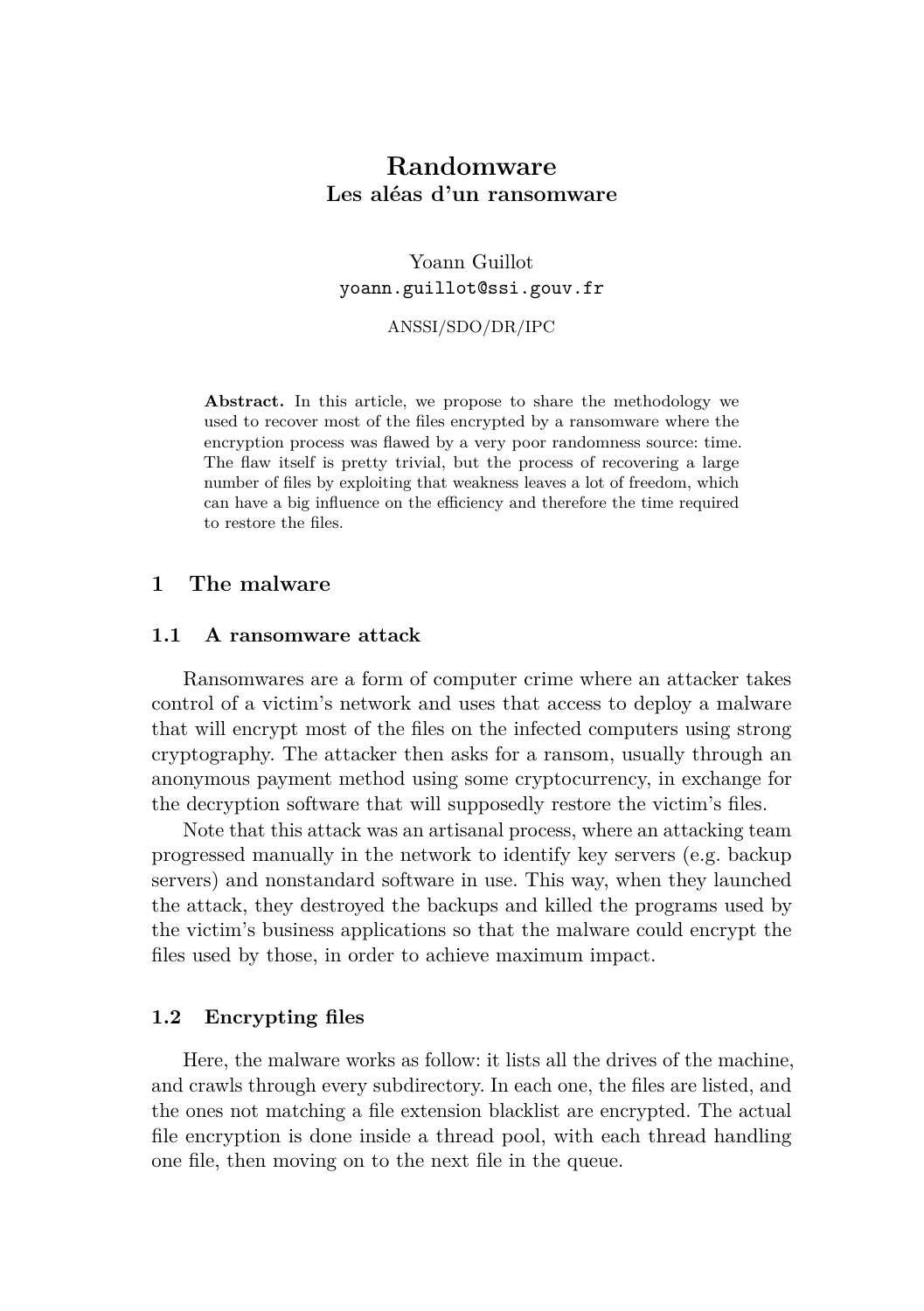#### **1.3 Encrypting one file**

To encrypt one file, the malware generates a random buffer of 117 bytes using a Mersenne Twister PRNG paired with an SBox, and uses that buffer as a key to initialize an RC4 stream cipher. Depending on the original file size, either the first 1Mo or 10Mo of the file contents are encrypted in-place using this cipher.

The file-specific RC4 key is then encrypted using an RSA public key embedded in the malware, and this encrypted blob is appended at the end of the file. The RSA encryption is performed using the Windows CryptoAPI, but the RC4 encryption is done directly in the malware binary.

This way, by knowing the private RSA key, the attacker is able to recover the RC4 key and he can restore the file contents.

#### **1.4 Cryptographic flaw**

The weakness here is that the file-specific RC4 key is generated from a Mersenne Twister pseudo-random number generator seeded using only the value of the GetTickCount() Windows API.

The GetTickCount() API is a standard function that returns the number of milliseconds elapsed since the boot of the machine as a 32-bit number. It has a resolution of around 15 milliseconds usually.

The Mersenne Twister PRNG is fully deterministic for a given seed value.

To generate one RC4 key, the function  $\text{GetRandByte}^1$  is called 117 times in a row.

|    | 1: prevtick: global variable holding the last tick value   |
|----|------------------------------------------------------------|
|    | 2: mt: global variable holding a Mersenne Twister state    |
|    | 3: <i>SBox</i> : a static substitution box, returns a byte |
|    | 4: function GETRANDBYTE                                    |
| 5: | $curtick \leftarrow GetTickCount()$                        |
| 6: | if curtick $\neq$ prevtick then                            |
| 7: | $prevtick \leftarrow curtick$                              |
| 8: | $mt \leftarrow NewMersenneTwister(curtick)$                |
| 9: | return $SBox[MersenneGetValueRange(mt, 0, 257)]$           |
|    |                                                            |

## **Algorithm 1.** GetRandByte

<sup>1.</sup> The SBox as used by the malware takes an integer in the range 0 to 257 and returns a byte, due to an off-by-one error in the malware code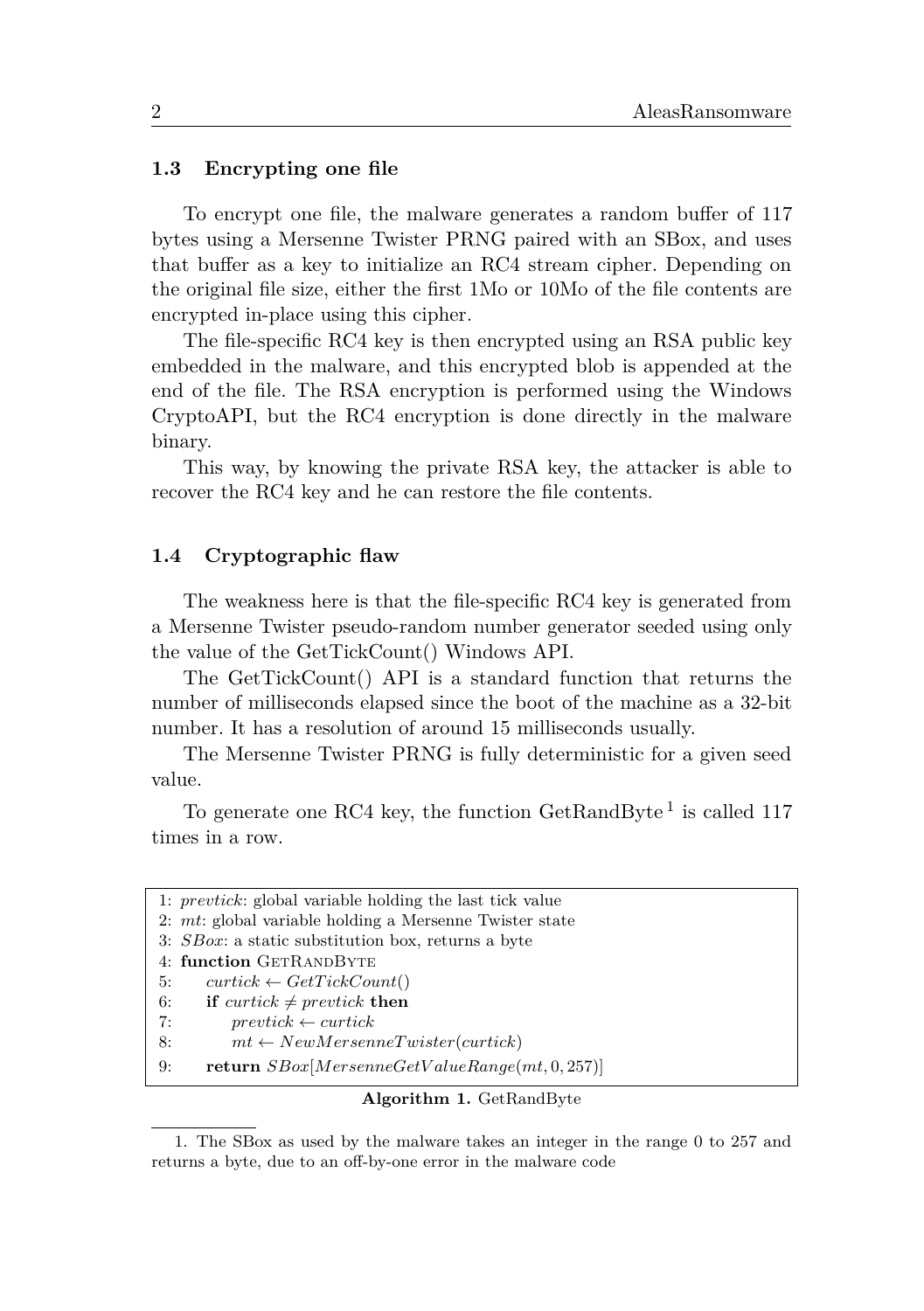The time taken to generate one RC4 key, even on a busy computer, is much less than 15ms, so we can expect that one RC4 key is usually generated without reseeding the Mersenne Twister PRNG.

So the attacker expected to have a 117-byte (936-bit) random key, but he actually has a buffer fully determined by a not so random 32-bit value.

Knowing this, in theory we can try all  $2^{32}$  possible tick values, use them to seed a PRNG, generate the matching RC4 keys, and one of those will be the same as that generated by the malware; we can then proceed to decrypt the file.

## **2 Decrypting files**

#### **2.1 Identifying decrypted files**

The first issue is that we have a large number of keys to try in order to decrypt one file. But for each key, how do we know if we succeeded in decrypting the file ?

The ideal solution would be to compare the RC4 key we generated to the one generated by the malware. Unfortunately, if we encrypt our key using the malware RSA public key, we cannot compare with the encrypted key blob stored at the end of the file. The Windows CryptoAPI uses the OAEP RSA padding scheme which includes a (strongly) random 64-bit value, therefore two RSA encryptions of the same RC4 key with the same RSA public key will create two distinct encrypted blobs.

The only other option is to check some properties of the clear-text obtained with each candidate key. We chose to use an entropy test on the first 256 bytes of the decrypted data, coupled with checking a few well-known file signature magic patterns for the most common files in our set.

This is a very real limitation: if we cannot identify a clear text pattern, we may very well try the correct RC4 key but fail to recognize it. It is therefore crucial to regularly check on the files, and add patterns to match cleartext data for files we strongly suspect should be decrypted but were not. Listing the decryption rate of files based on their extension may help in this.

Also the cleartext pattern must be strong enough to have a negligible chance of giving a false positive, i.e. identifying random data as decrypted data. For exemple, as we expect to test a large number of keys (at least 2 <sup>32</sup>), if we check for a constant marker at the beginning of the file, that marker should have much more than 32 bits. We saw no false positive with markers of 8 bytes (64 bits), but we had a few with markers of up to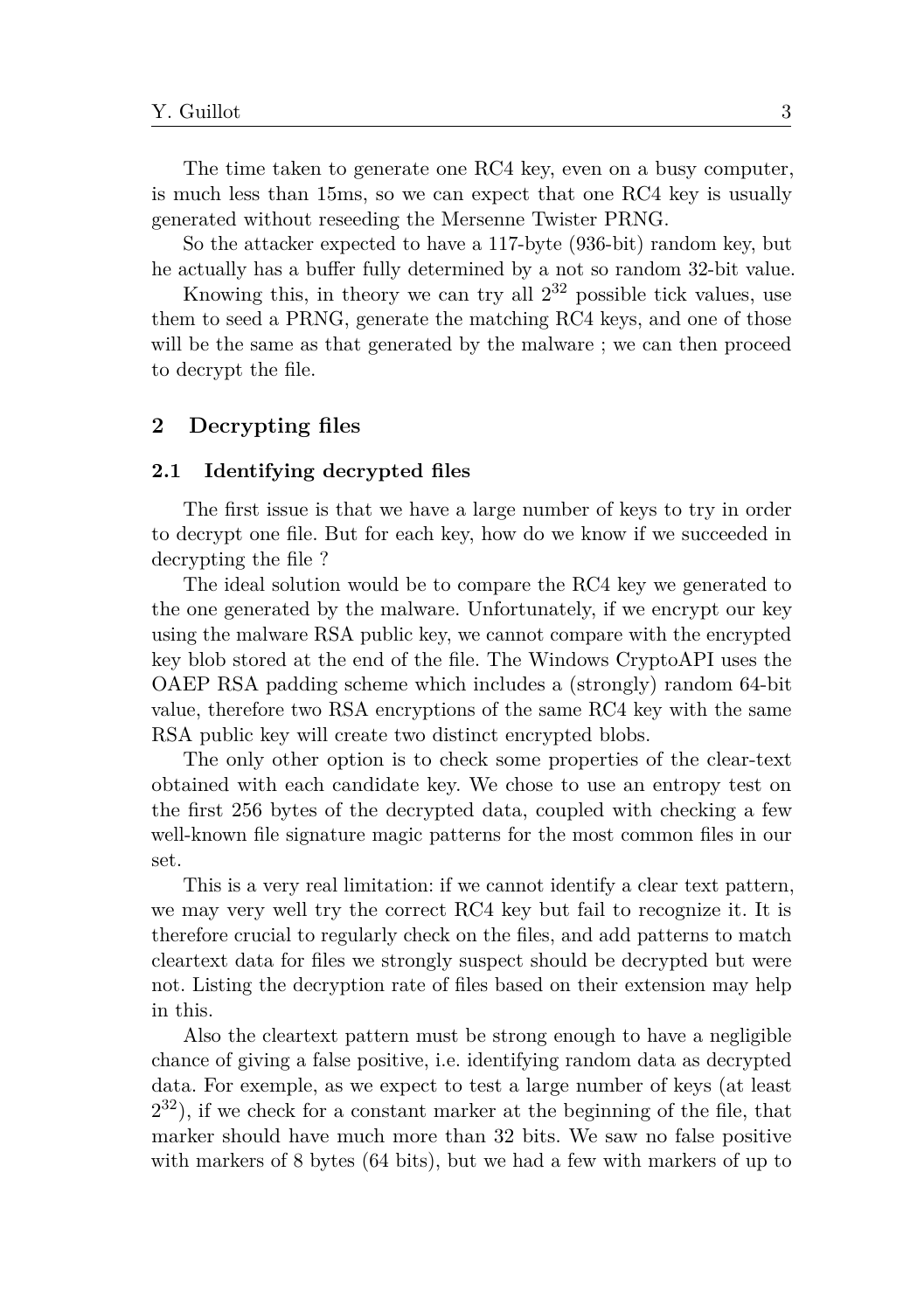44 bits (pdf marker: 5 bytes magic plus a few constraints on some more bytes encoding the pdf specification version).

### **2.2 Key generation cases**

There are a few cases to consider when we look at how the RC4 keys may be generated regarding the tick value.

The GetRandByte function can be considered as a stream for a given tick value, with a sudden change when the tick changes.

The good news is that this stream is used exclusively for generating RC4 keys to encrypt files: no other part of the malware calls this PRNG.

This leaves us with different cases for the malware to pick keys, presented from the easiest (for us) to recover to the hardest.

**Case 1** One or more keys generated sequencially in a single tick. The first key is the first 117 bytes from the stream for this tick, the 2nd key is the next 117 bytes, and so on.

To recover them, we only need to find the tick value and the number of keys.



**Case 2** Something happened at the beginning of the tick, consuming bytes from the PRNG, and then one or more keys are generated sequencially. These keys are sequences of 117 bytes from the stream, but the first byte index of the first key is not a multiple of 117.

To recover them, same as case 1, but we must also find the offset value (116 possible values).

Complexity: *find*  $tick * n$  *key per*  $tick * 116$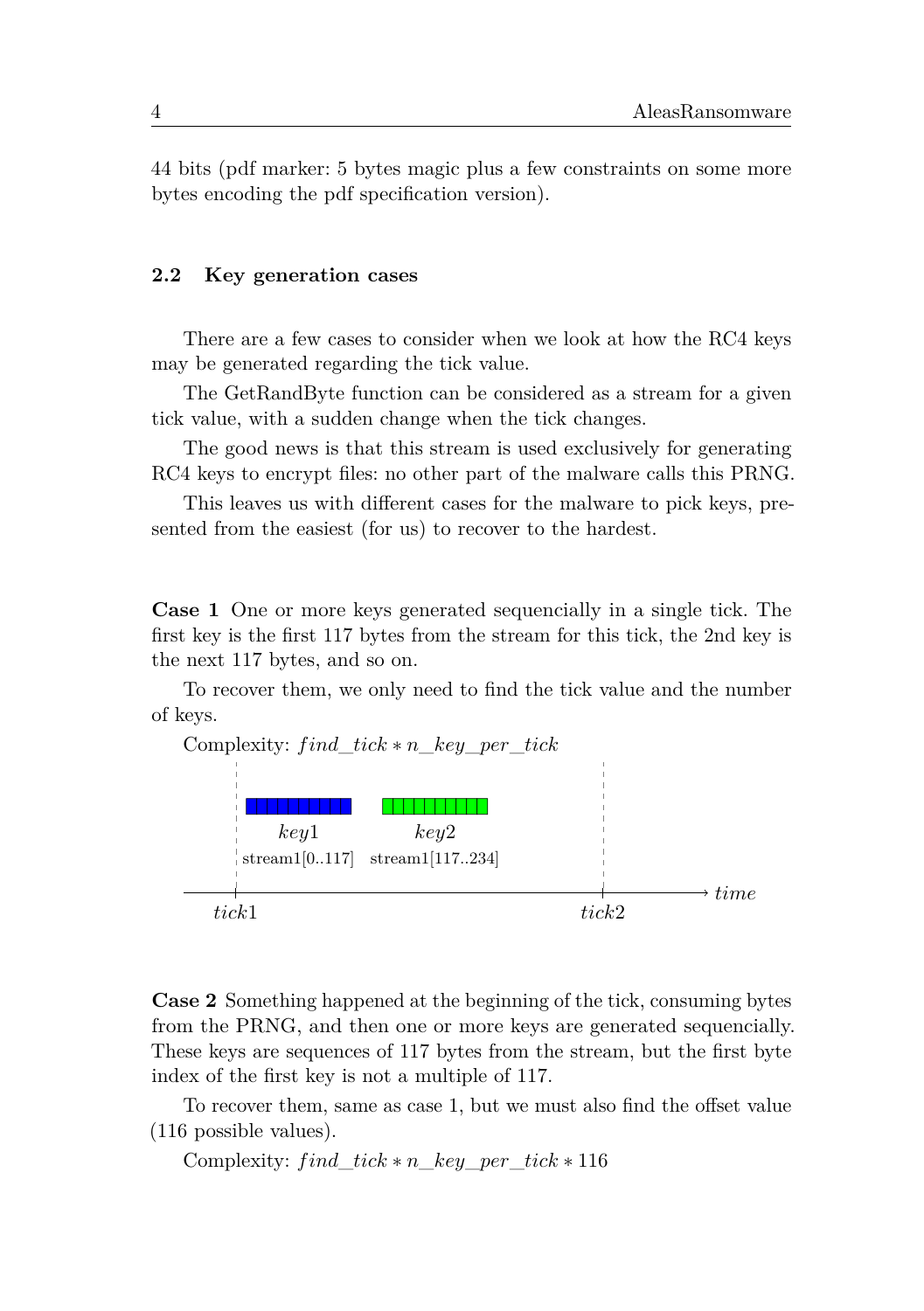

**Case 3** Tick change during key generation: one RC4 key was drawn near the end of a tick, and the tick value changed during the drawing of the key bytes.

To recover it, we need to find the tick value for the first half, how many bytes of key were drawn in that tick, and by how much the tick value advanced for the remainder of the key. This increment is usually 15 or 16, so we will test those two values.

This type of key may induce a shift in the stream for the next tick if more keys are drawn (cf case 2).

```
Complexity: find\_tick * n\_key\_per\_tick * 116 * 2
```
We may also want to search for keys who begins shifted (case 2).



**Case 4** Two threads interrupted one another when drawing keys. We will need to figure at which point exactly the interruption happened, and how many keys were drawn during the interruption.

Complexity: *find tick*  $* n$  *key per tick*  $* 116 * max$  *gap*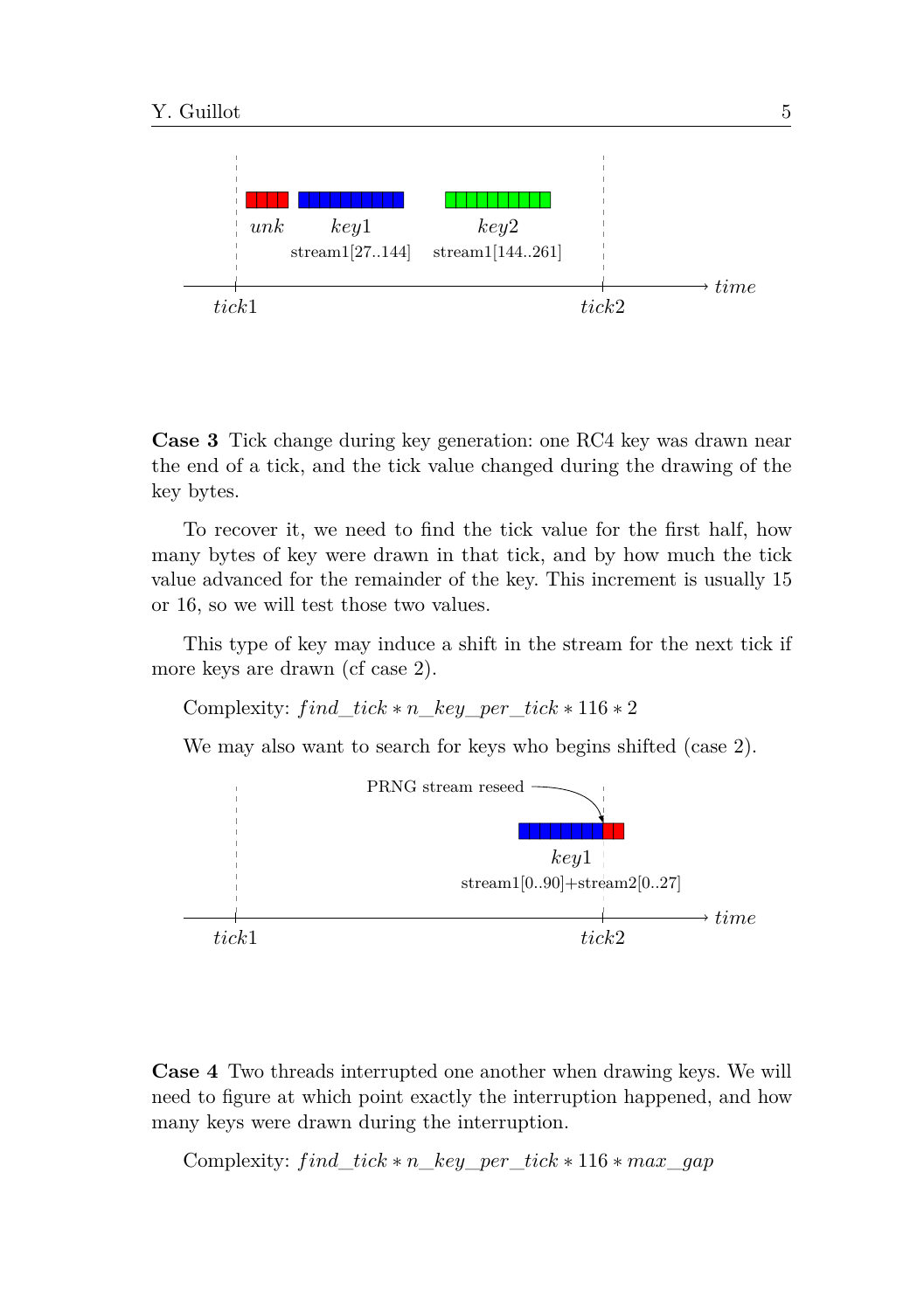

**Case 5** Two threads raced one another when drawing keys. The malware code is not threadsafe, so both threads may reuse the same portion of the PRNG stream. At this point we are at the end of our luck, we may try keys from random ranges of the PRNG stream for one tick value.

Complexity: hard *key*1 thread1 thread2 *key*2 duplicated PRNG stream bytes  $\rightarrow time$ *tick*1 *tick*2

**Other cases** Those were cases we actually encountered and for which we found one or more keys in our data. But we can easily imagine others: more that 2 threads racing, maybe a few tick change here and there etc. Unfortunately, there are endless possibilities, and those are prohibitively computationaly expensive to test.

These unpredictabilities in the key generation do not impact the malware: whatever the key is, it is used to encrypt the data and is saved at the end of the file, so the owner of the private RSA key can always recover the RC4 key. It only hinders us when trying to bruteforce the RC4 key by reproducing the original (nondeterministic) malware behavior.

So we already know that there may be files whose key we will not be able to recover ; we can only hope that this will occur on files of lesser importance.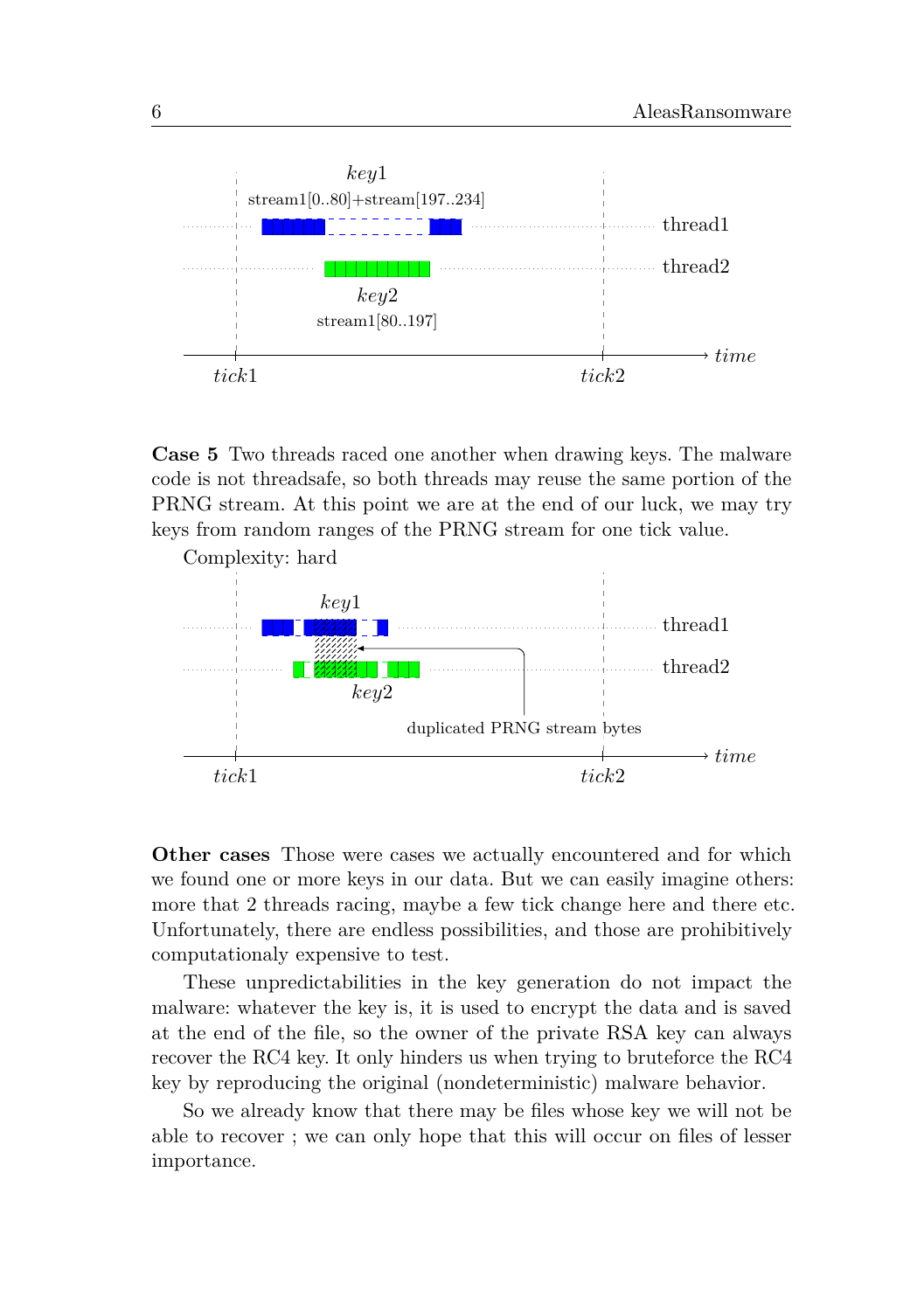#### **2.3 Decrypting many files**

At this point, we received a first batch of files to decrypt (near 17000 files).

When decrypting one file, the bottleneck in computation may be the PRNG seeding, or the RC4 key scheduling or decryption. But when handling a lot of files, this becomes negligible compared to the check of each individual decrypted header, it is therefore not too useful to optimize heavily the crypto operations.

The approach we took is to have a fast bruteforcing binary that will take a range of ticks and a list of files. It will on startup load the headers of all the target files (we need 256 bytes of data to evaluate the entropy of the cleartext) and keep those in memory. It will then iterate over the given tick range in parallel using OpenMP, and for each tick value, seed a Mersenne Twister with it, draw some RC4 keys, and generate the 256-bytes RC4 streams. Finally, for each loaded file header, the RC4 streams are applied (with a xor) and the resulting cleartext is tested to check if a successful decryption was found.

When a header is successfully decrypted, we fully decrypt the file alongside its encrypted counterpart, and also generate a small textual information file to store some decryption metadata: the tick value, the index inside the tick (the nr of keys drawn before in this tick), the raw RC4 key etc.

This fast binary is then piloted by a smart script $(\mathbb{R})$  whose job is to find the best ticks/index/files to test for best results. It works by running the binary, and then parsing the information files generated with the newly decrypted files to find the next ticks to test, in order to create a vertuous circle of continuous improvement.

## **2.4 Time estimates**

Using our implementation, testing the first key of all possible tick values on one file header takes 12h on one CPU.

Testing the whole  $2^{32}$  tick range with an index depth of 40 keys per tick for 20000 files would take 400 years on one CPU.

Note that the work is trivial to parallelize by distributing ticks: throw 100 CPUs at it to take 100 times less time.

Then you can do the same thing 116 times again for every possible offset, to identify keys in case 2.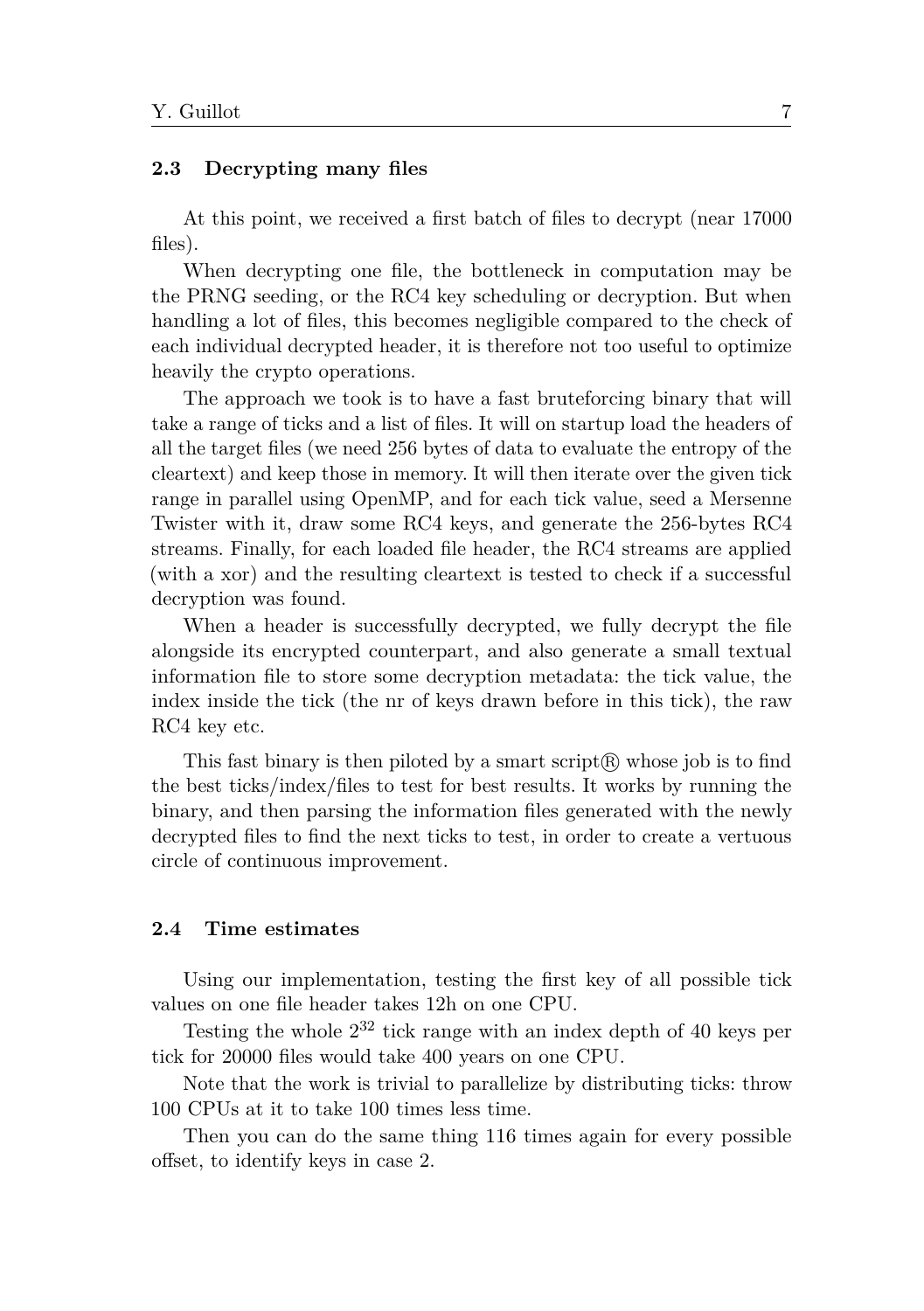#### **2.5 Heuristics**

We will now present how our script works.

The logic behind this is to limit the bruteforce to the minimum while maximizing the results. To that end, we focus on solving the highest number of files by targetting the least difficult, so that when we start doing the most computationnaly intensive tasks, we have less files to test against each key.

The ticks are not randomly distributed, they are time-based. The tick range covering 1 hour is 3600000ms ( $\approx 0x370000$ ). This is much less than the full range of possible ticks, which spans almost 50 days. So our goal will be to quickly find an initial tick value actually used during the malware execution, so we will be able to focus around that value to find most of the keys.

As we are trying to recover tick values actually used by the malware, it is best to work with encrypted files coming from only 1 machine at a time ; it does not make sense to try these keys on files coming from another run on another machine as the ticks will be mostly unrelated.

The script follows this algorithm. After each step, if we found new keys, we restart from step 1. Initially, as the set of known keys is empty, we start with step 4.

- 1. For all ticks used to actually decrypt one file
	- Try to find the highest index of keys in case 1 in this tick
	- Try to find the highest index of keys in case 2 in this tick
	- Try to find keys in case 3 in this tick
- 2. Compute a list of short ranges around actual tick values  $(0x10000)$ 
	- Try to find case 1 keys in these ranges, searching with a maximum index value of 2
	- For each new tick found, go back to step 1
	- Search for keys in case 2 (same max index)
- 3. Compute a list of longer ranges (0x200000) — Search for case 1 keys with max index 2
- 4. Select a random small sample of encrypted files (100 files)
	- Search for case 1 keys with index 0 for those on the full tick range (0 - 0xFFFFFFFF)

The script stores all parameters of the bruteforce it starts, to avoid doing the same thing twice.

For exemple, it stores the range and maximum index of all runs, as well as the list of individual ticks with their maximum index. When trying new ranges, it will subtract the ranges already covered.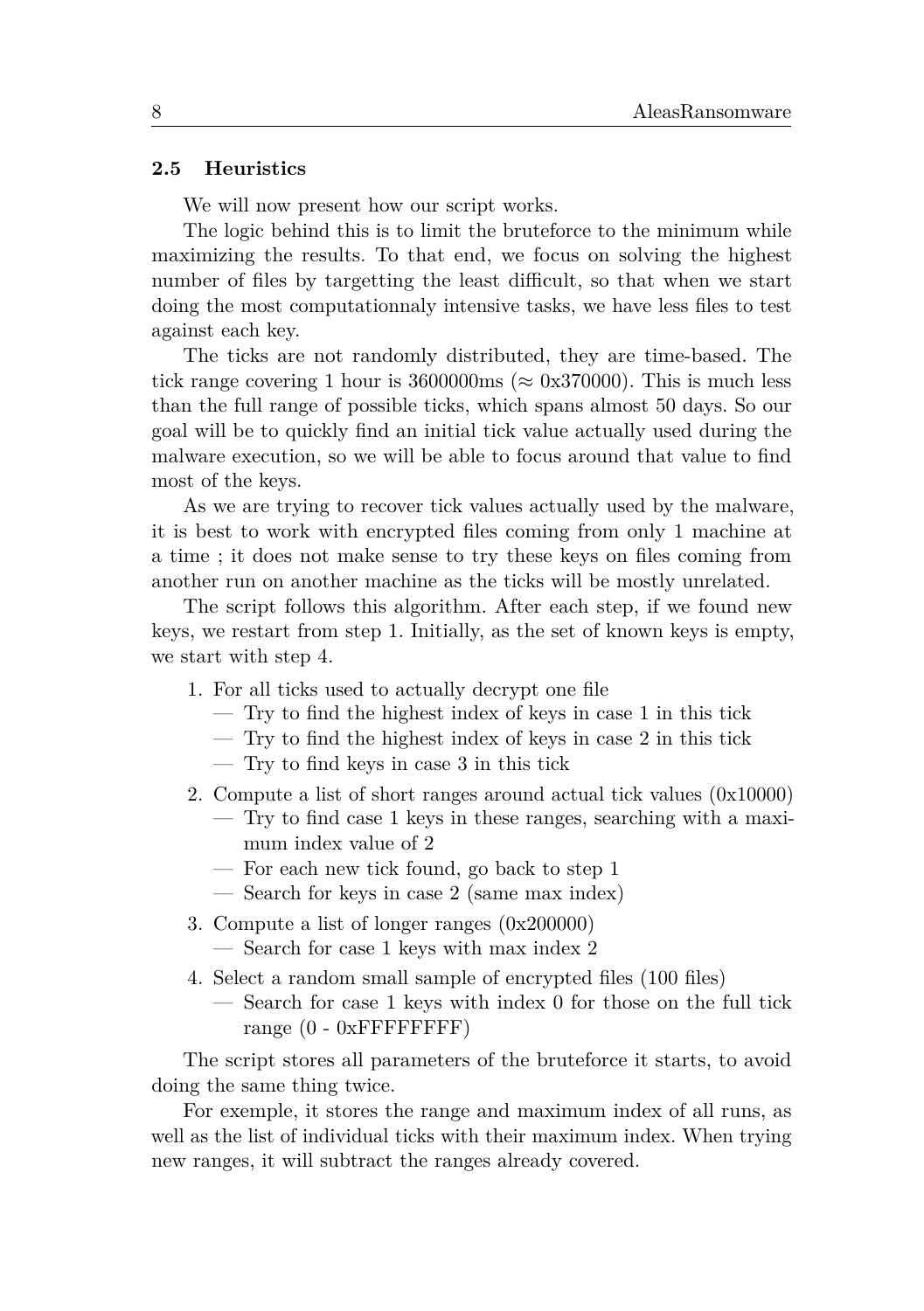It also stores the list of files gone through step 4 ; the algorithm stops when all undecrypted files have gone through step 4.

A shortcut is made in step 2, where a first run is done on the subset of encrypted files whose path on the filesystem is close to the ones whose ticks were found to be in the range. If no new decryption is made, the run is made on all currently undecrypted files.

After the algorithm is done, we manually inspect the results, by listing all files either sorted by tick  $+$  index or by their path, to identify clusters of undecrypted files most likely to yield under the more intensive searches for keys in case 4 and 5 ; but this is mostly "last hope" style manual search.

### **2.6 Issues**

This algorithm works well.

There are two notable issues that may affect a successfull decryption, both related to the ability to distinguish decrypted cleartext from random garbage.

Small files are naturally badly tailored for entropy calculation. The entropy calculating algorithm needs a minimum buffer size to output meaningful values. If we work on files whose cleartext length is under 256, the entropy score we get will be less reliable, and will have a much higher variance. As we try more keys, we will be more likely to produce a false positive, where the entropy of the result is low but does not map to the decrypted file.

For these small files, we apply a custom algorithm instead of relying on entropy. On our set, most of those files were text or text-encoded files (xml) ; so we identify cleartext based on the ratio of number of "space" characters to file size, the number of nul bytes, or if the file consists only of printable ascii bytes.

The second and more problematic kind of files fitting badly our methodology is files whose clear text data has a high entropy. For those, the bruteforcer is unable to distinguish the good decryption key.

We solve this under two angles. If we can identify an explicit clear text pattern for those files, e.g. by printing the undecrypted files extension sorted by count, then we can add that pattern to the bruteforcer so he will correctly identify the decrypted files, whatever the entropy score is. We did this for TIFF files : they have a short header (4 bytes signature), insufficient for directly identifying a cleartext, however still rare enough when bruteforcing that when we encounter it, we can run more costly tests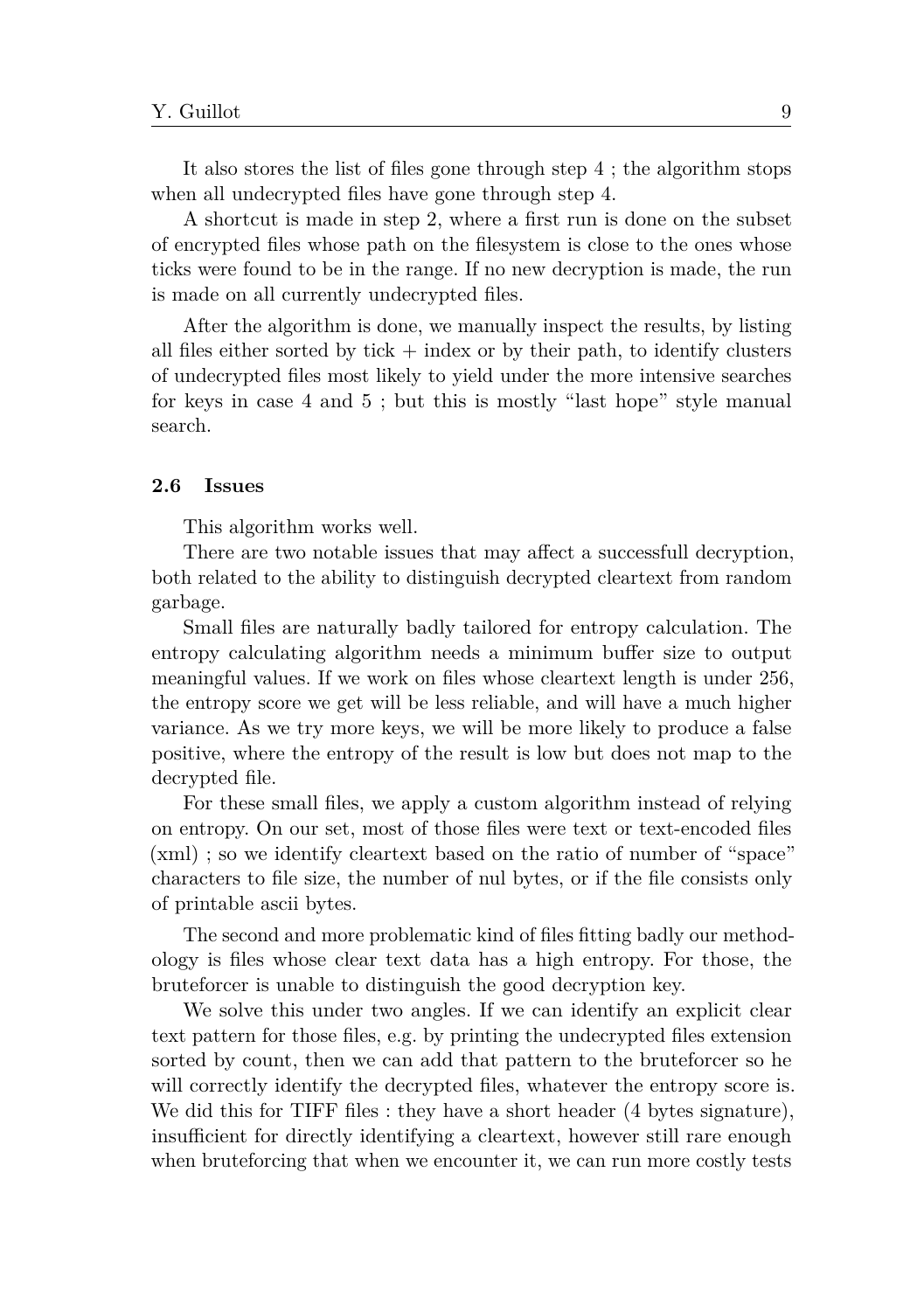to validate the nature of the cleartext we have, without compromising speed.

The 2nd way we used is to allow a higher entropy score threshold for the files, but to balance the risk of false positive, we allow this higher threshold only on a very limited number of keys to test. We use the tick and index values of closely related files based on the file paths: as we know in which order the malware walks the files on disk, we assume that files close in this regard will also have close tick values.

This step is added between steps 3 and 4 of the algorithm.

# **3 Results**

#### **3.1 Batch 1**

The first batch of files we had to decrypt consisted of 16849 files, mostly documents (MS office, pdf) and images (tiff).

We managed to recover 16056 of those files (95.3%).

It took us initially 2 weeks on one server with 56 threads to recover most of those files. We are now able to re-run the whole process in less than 8 hours on the same server using our improved heuristics.

We identified 4124 distinct ticks used for key generation.

The ticks values can be regrouped in 4 distinct clusters. This may be because the files we worked on were encrypted by distinct runs of the malware (e.g. on different machines) or because the files represent only a subset of all the files of the computer, and we have no data on the directories that may have been encrypted by the malware during the gaps in ticks we see.

Tick values are a kind of timestamp, and the length of the largest cluster indicates that the malware took at least 30 minutes to encrypt the files.

| tick values range           | nr of keys |
|-----------------------------|------------|
| $0x01077285 - 0x012104E5$   | 8870       |
| $0x02904119 - 0x02A3C79F$   | 4777       |
| $ 0x1C389070 - 0x1C3CB992 $ | 1636       |
| $Ox1D1AB958 - Ox1D1DC71E$   | 2067       |

**Table 1.** Tick values distribution, batch 1

Most of the recovered keys are in case 1.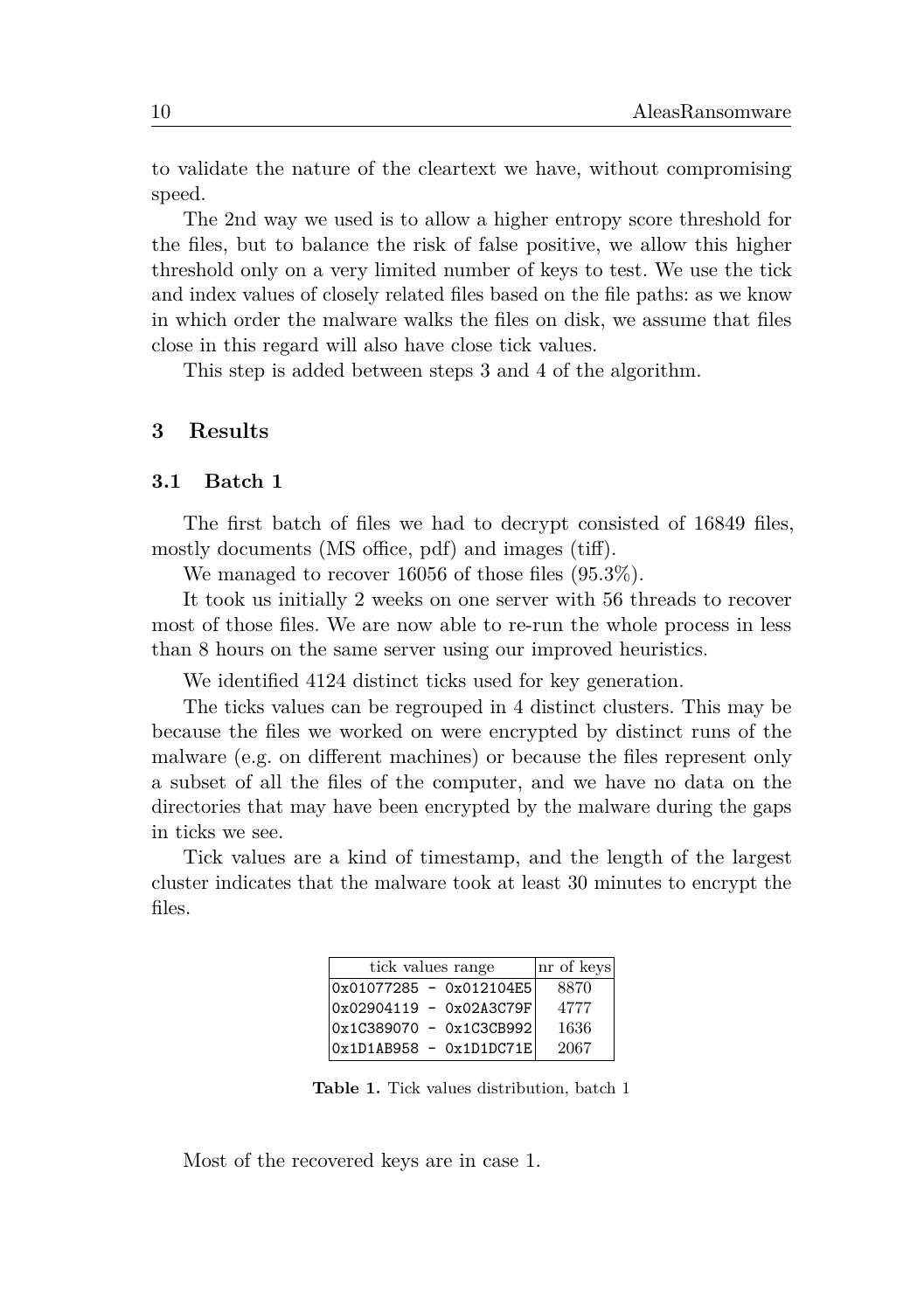| case          | nr of keys    |
|---------------|---------------|
| case 1        | 15602 (92.6%) |
| case 2        | 447 (2.7%)    |
| other         |               |
| not decrypted | 793 (4.7%)    |

**Table 2.** Key distribution per case, batch 1

For all case 1 keys, we can list the index at which each key was found. Nearly 1/4 of all keys were case 1 index 0, which strengthen our first heuristic used to find some initial tick values.

The largest index we find is 36.



**Fig. 1.** Number of keys per index, batch 1

# **3.2 Batch 2**

We next worked on a 2nd, larger batch of files. This one consists of 231513 encrypted files.

We recovered 207256 files (89*.*5%) using approx 1 month of computation on the server, which is still underway (working unsupervised as we speak due to COVID-19 contingency measures).

We identified 32718 distinct ticks used for key generation.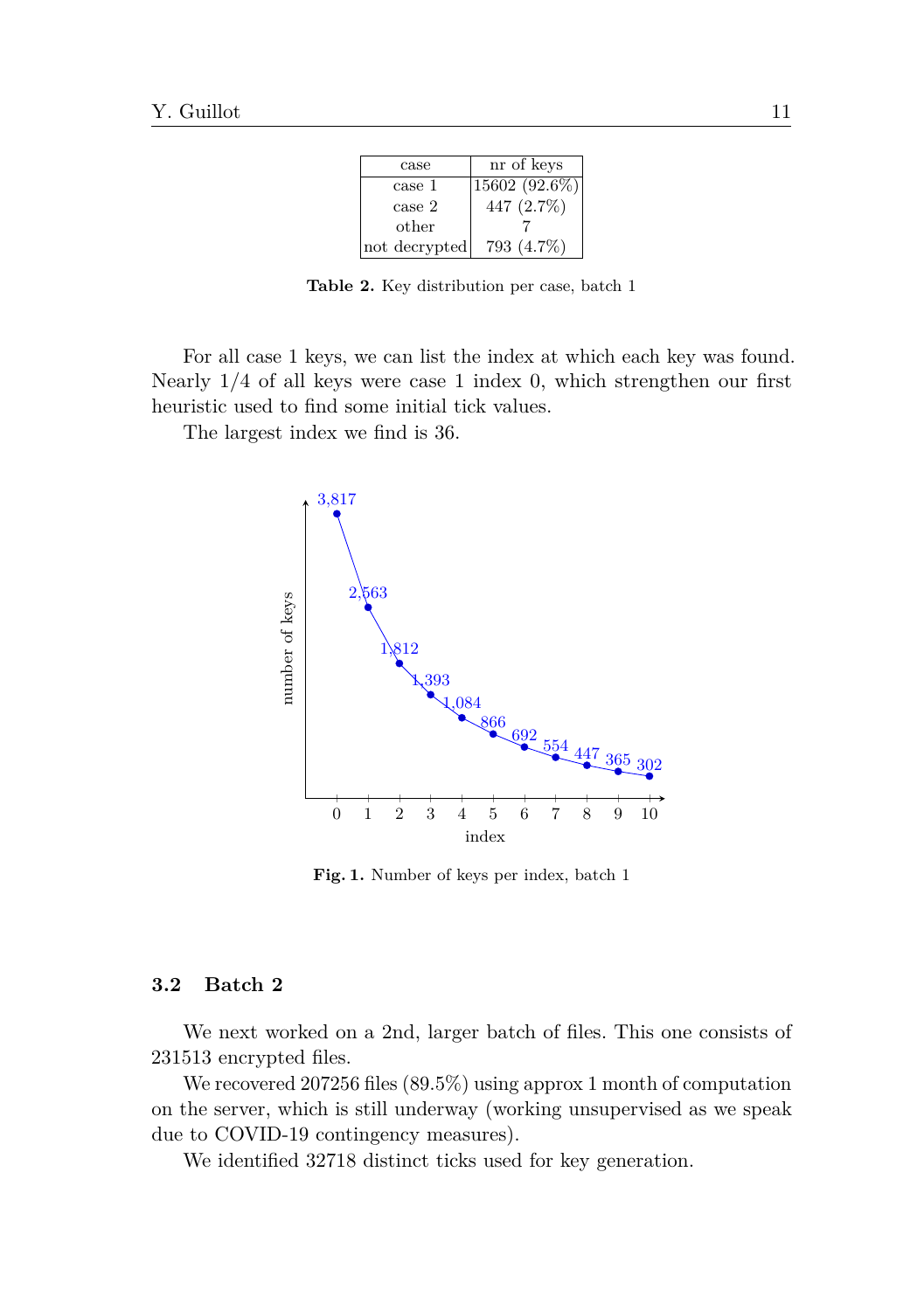

**Fig. 2.** Number of keys per index, batch 1, continued

The largest range indicates the ransomware worked more than 10h to encrypt the files (if they all come from the same machine).

| tick values range           | nr of keys |
|-----------------------------|------------|
| Ox000f65f3 - Ox017128db     | 115528     |
| Ox02a0d69d - 0x02a450ea     | 4202       |
| $ 0x1c30d2ad - 0x1c3d1587 $ | 4238       |
| $0x1d1a7612 - 0x1f54c381$   | 83288      |

**Table 3.** Tick values distribution, batch 2

The largest index we find is 55.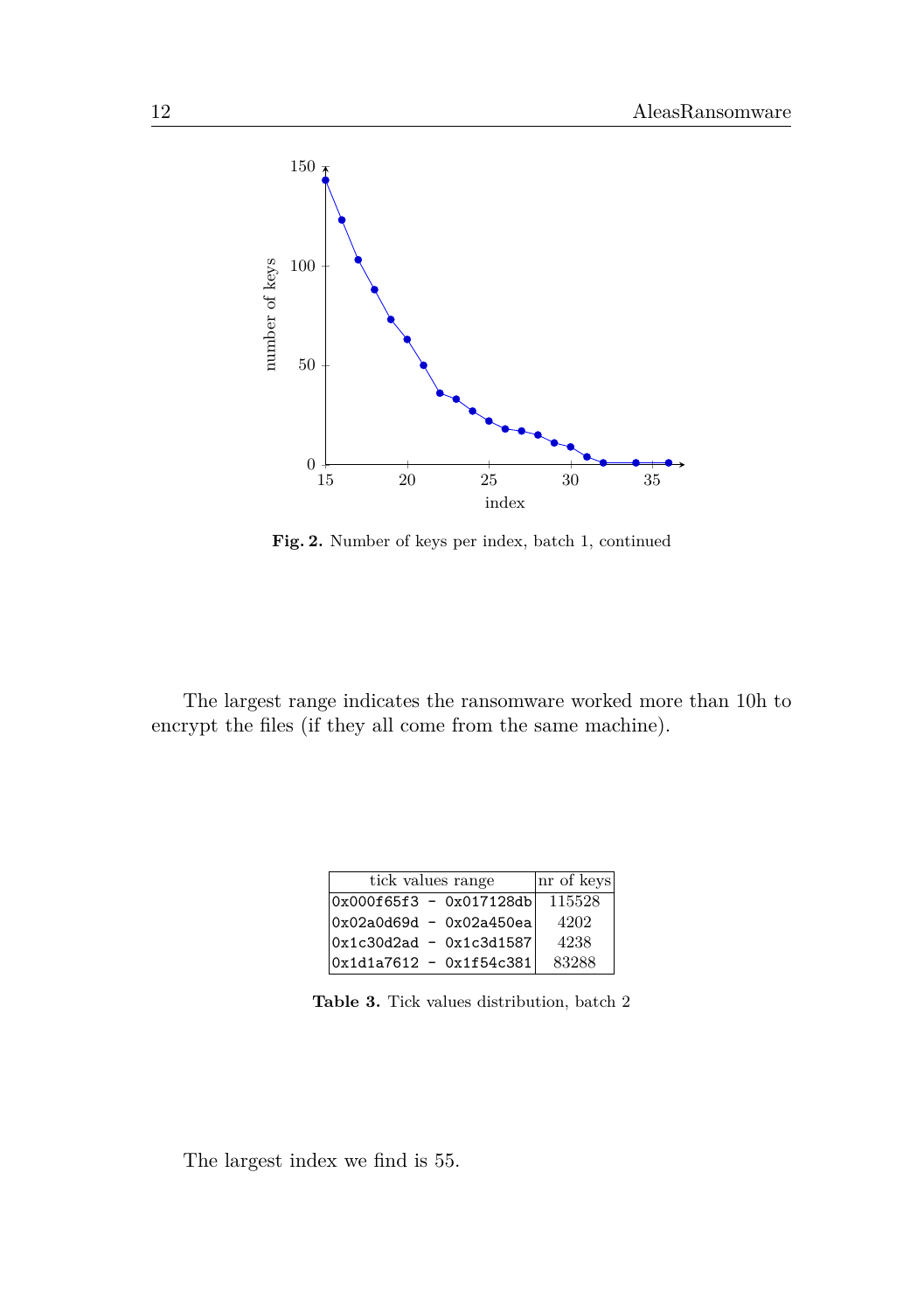| case   | nr of keys                        |
|--------|-----------------------------------|
| case 1 | $\overline{198694} (85.8\%)$      |
| case 2 | 8510 (3.7%)                       |
| other  | 52                                |
|        | $ not$ decrypted $ 24257(10.5\%)$ |

**Table 4.** Key distribution per case, batch 2



**Fig. 3.** Number of keys per index, batch 2



**Fig. 4.** Number of keys per index, batch 2, continued